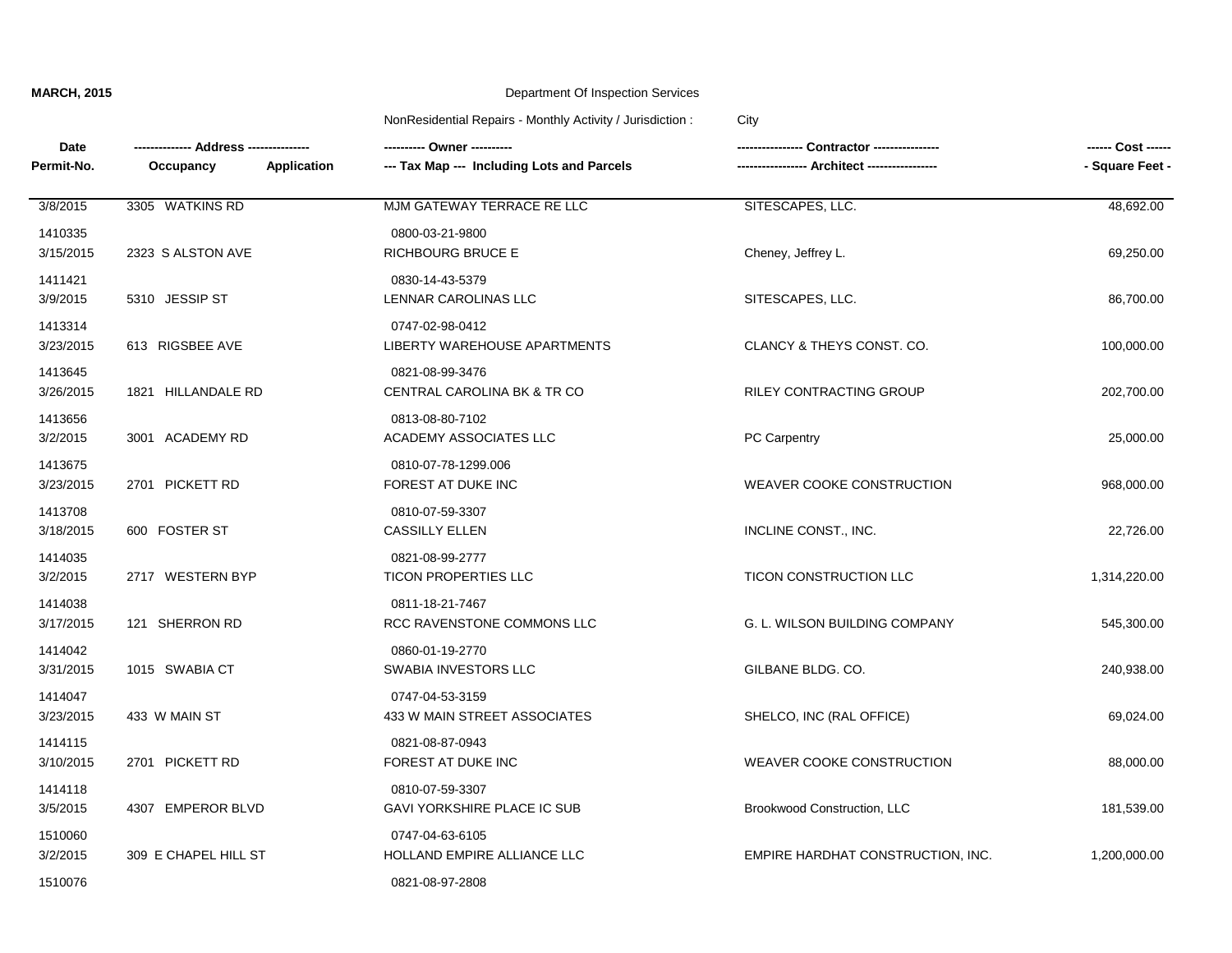| Date<br>Permit-No.   | Occupancy             | <b>Application</b> | --------- Owner ---------<br>--- Tax Map --- Including Lots and Parcels | . Contractor ----------------         | - Square Feet - |
|----------------------|-----------------------|--------------------|-------------------------------------------------------------------------|---------------------------------------|-----------------|
| 3/3/2015             | 1400 W MAIN ST        |                    | <b>DUKE UNIVERSITY</b>                                                  | LECHASE CONSTRUCTION SERVICES, LLC    | 668,169.00      |
| 1510185<br>3/12/2015 | 409 BLACKWELL ST      |                    | 0822-07-41-9440<br><b>CITY OF DURHAM</b>                                | Stone, Sidney Walker                  | 310,000.00      |
| 1510231<br>3/3/2015  | 409 BLACKWELL ST      |                    | 0821-12-85-3894<br><b>CITY OF DURHAM</b>                                | Stone, Sidney Walker                  | 17,500.00       |
| 1510232<br>3/15/2015 | 404 HUNT ST           |                    | 0821-12-85-3894<br>MEASUREMENT BUILDING LLC                             | BRIDGEPOINT GENERAL CONTRACTING, INC. | 81,514.00       |
| 1510273<br>3/17/2015 | 2400 HOLLOWAY ST      |                    | 0821-08-89-6065<br>FOWLER INC M M                                       | G. L. WILSON BUILDING COMPANY         | 498,550.00      |
| 1510283<br>3/23/2015 | 807 W TRINITY AVE     |                    | 0841-13-15-5077<br>DUKE TOWER ASSOCIATES LTD                            | BRADLEY ROOFING AND MAINTENANCE, INC. | 125,000.00      |
| 1510286<br>3/5/2015  | 1000 N MIAMI BLVD     |                    | 0822-20-80-2743.089<br>VILLAGE REALTY LLC                               | Gen Construction Co.                  | 4,700.00        |
| 1510298<br>3/8/2015  | 409 BLACKWELL ST      |                    | 0831-12-96-0524<br><b>CITY OF DURHAM</b>                                | DAC Awnings                           | 122,100.00      |
| 1510306<br>3/27/2015 | 5602 COMSTOCK RD      |                    | 0821-12-85-3894<br>PARK PLACE MEMBERS LLC                               | SITESCAPES, LLC.                      | 325,000.00      |
| 1510326<br>3/18/2015 | 7005 FAYETTEVILLE RD  |                    | 0757-01-16-7227.SPL<br>RENAISSANCE FAYETTEVILLE ROAD MIDLAND            | LC CONSTRUCTION OF ATLANTA INC.       | 126,101.00      |
| 1510350<br>3/5/2015  | 2351 ERWIN RD         |                    | ATLANTIC PROPERTIES<br>0718-04-83-6162<br><b>DUKE UNIVERSITY</b>        | SKANSKA USA BUILDING, INC.            | 100.00          |
| 1510352              |                       |                    | 0811-05-69-9253.L10                                                     |                                       |                 |
| 3/8/2015<br>1510357  | 300 E MAIN ST         |                    | 302 WEST MAIN STREET LLC<br>0831-09-06-0560                             | W.L. BISHOP CONSTRUCTION CO           | 715,300.00      |
| 3/3/2015             | 324 BLACKWELL ST      |                    | AMERICAN CAMPUS LLC                                                     | MCDONALD-YORK CONSTRUCTION            | 135,000.00      |
| 1510393<br>3/14/2015 | 4025 STIRRUP CREEK DR |                    | 0821-12-86-0656<br><b>CORAL REEF TBC LLC</b>                            | <b>Structure Services Inc.</b>        | 1,179,509.00    |
| 1510413<br>3/5/2015  | 3829 S ALSTON AVE     |                    | 0748-02-69-3240<br>CLPF RESEARCH CENTER LLC                             | Brookwood Construction, LLC           | 115,498.19      |
| 1510415              |                       |                    | 0739-03-30-7768                                                         |                                       |                 |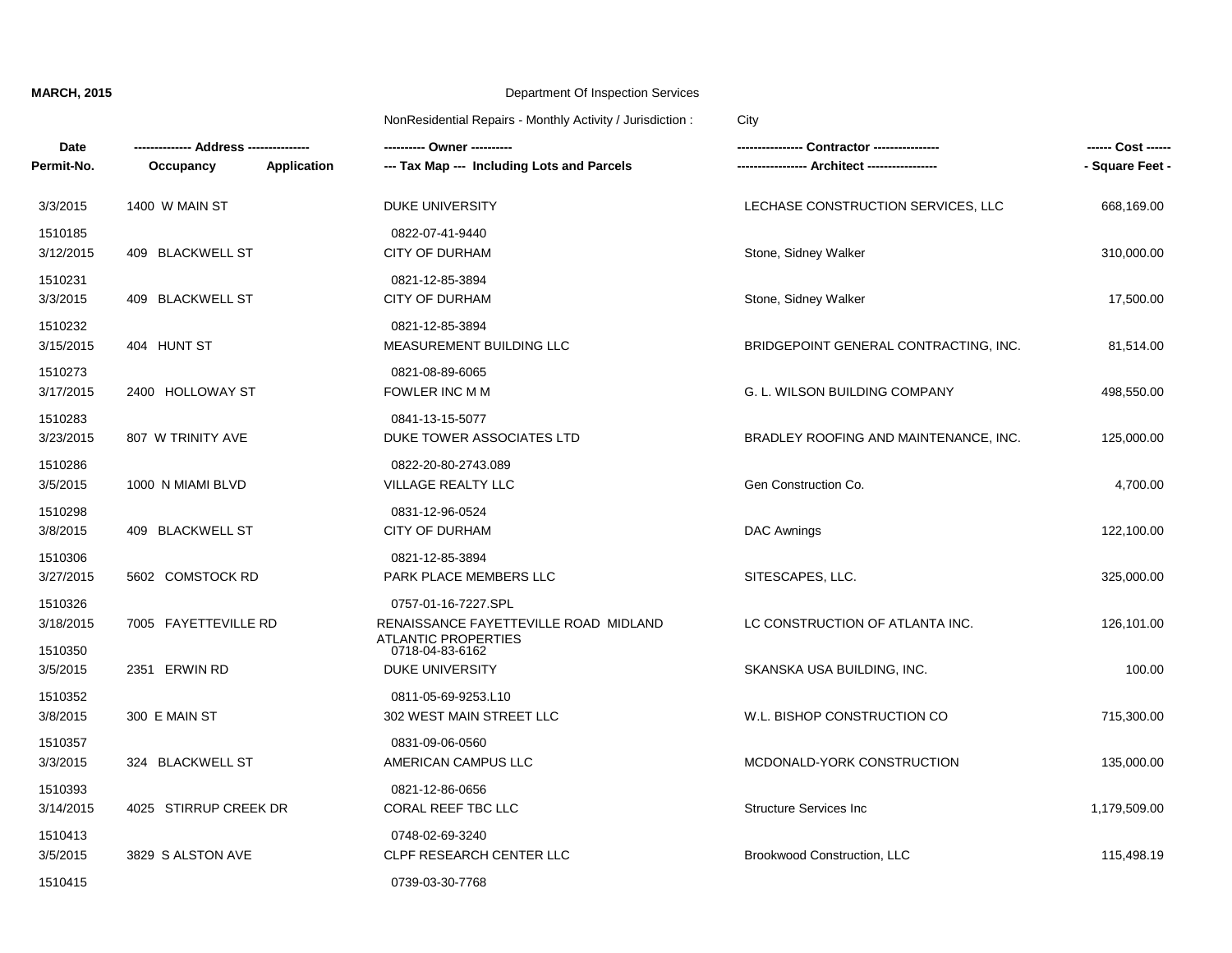| <b>Date</b><br>Permit-No. | Occupancy<br>Application | --- Tax Map --- Including Lots and Parcels          |                                           | - Square Feet - |
|---------------------------|--------------------------|-----------------------------------------------------|-------------------------------------------|-----------------|
|                           |                          |                                                     |                                           |                 |
| 3/5/2015                  | 624 NINTH ST             | ARC CAFEUSA001 LLC                                  | Raleigh Construction Company, L.L.C., The | 73,221.00       |
| 1510419<br>3/20/2015      | 219 HOOD ST              | 0822-18-31-1601<br>PONYSAURUS BREWING LLC           | HAWTHORNE-JOHNSON, NICHOLAS L.            | 110,000.00      |
| 1510422<br>3/5/2015       | 5 GENOME CT              | 0831-09-05-9173<br><b>DUKE UNIVERSITY</b>           | DUKE UNIVERSITY HEALTH SYSTEM, INC.       | 318,060.00      |
| 1510423<br>3/12/2015      | 4815 EMPEROR BLVD        | 0811-05-69-9253.L10<br>PREHC CANTERBURY HALL IC LLC | Brookwood Construction, LLC               | 143,820.00      |
| 1510424<br>3/5/2015       | 1628 E LAWSON ST         | 0747-04-64-7952<br>DURHAM TECHNICAL COMMUNITY       | INCLINE CONST., INC.                      | 130,125.00      |
| 1510439<br>3/20/2015      | 5400 S MIAMI BLVD        | 0830-07-59-1252<br>CREEKSTONE DEVELOPERS LLC        | G.E. Construction, Shamori D. Evans, T/A  | 45,000.00       |
| 1510441<br>3/17/2015      | 2816 ERWIN RD            | 0747-01-45-0769.012<br><b>ERWIN TERRACE LIMITED</b> | <b>WIMCO CORP</b>                         | 2,500.00        |
| 1510445<br>3/15/2015      | 107 W CHAPEL HILL ST     | 0812-19-51-4516<br>101 WEST CHAPEL HILL STREET      | <b>GARDNER STOKES, INC</b>                | 167,575.00      |
| 1510461<br>3/8/2015       | 2200 W MAIN ST           | 0821-08-87-2722<br>ERWIN SQUARE PLAZA LLC           | VISION CONTRACTORS, INC.                  | 255,000.00      |
| 1510464<br>3/27/2015      | 1324 CAMPUS DR           | 0822-17-11-7840<br>DUKE UNIVERSITY                  | LECHASE CONSTRUCTION SERVICES, LLC        | 681,328.94      |
| 1510465<br>3/19/2015      | 5001 S MIAMI BLVD        | 0822-07-41-9440<br>JAMES CAMPBELL COMPANY LLC       | WILSON, C.T., CONST. CO.                  | 558,745.00      |
| 1510467<br>3/8/2015       | 203 RESEARCH DR          | 0747-01-47-7215<br>DUKE UNIVERSITY                  | DUKE UNIVERSITY HEALTH SYSTEM, INC.       | 154,231.00      |
| 1510468<br>3/30/2015      | 4238 TECHNOLOGY DR       | 0811-05-69-9253.L10<br>FLEX III LLC                 | HUBRICH CONTRACTING INC.                  | 18,899.07       |
| 1510485<br>3/23/2015      | 6807 FAYETTEVILLE RD     | 0833-01-27-5357<br>P F CHANGS CHINA BISTRO INC      | DOERRE CONSTRUCTION COMPANY               | 166,000.00      |
| 1510495<br>3/12/2015      | 7619 FAYETTEVILLE RD     | 0718-04-84-7061.L01<br>NEWHOPE CHURCH INC           | <b>HARROD &amp; ASSOCIATES</b>            | 66,498.00       |
| 1510503                   |                          | 0717-02-78-4536                                     |                                           |                 |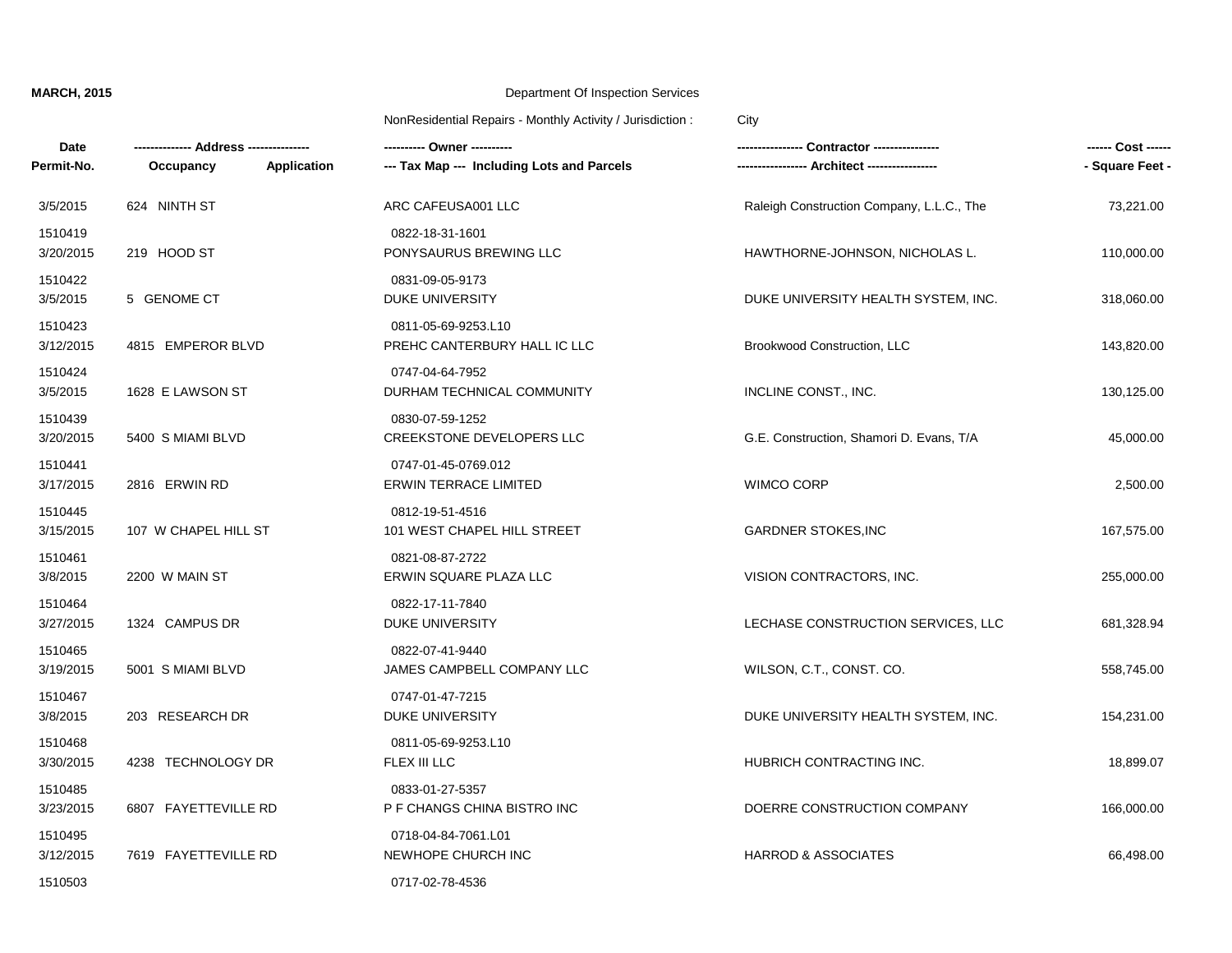| Date<br>Permit-No.   | ---- Address ----------<br>Application<br>Occupancy | ---- Owner ----------<br>--- Tax Map --- Including Lots and Parcels | - Contractor ----------------<br>-- Architect ----------------- | ------ Cost ------<br>- Square Feet - |
|----------------------|-----------------------------------------------------|---------------------------------------------------------------------|-----------------------------------------------------------------|---------------------------------------|
| 3/23/2015            | 5400 S MIAMI BLVD                                   | CAROLINA REAL ESTATE PARTNERS                                       | TRIANGLE ENTERPRISES, LLC                                       | 125,000.00                            |
| 1510504<br>3/8/2015  | 3829 S MIAMI BLVD                                   | 0747-01-45-0769.012<br>MIAMI BLVD WAREHOUSE ENTERPRIS               | NORTH AMERICAN ROOFING SERVICES, INC.                           | 200,435.00                            |
| 1510506<br>3/2/2015  | 4201 N ROXBORO ST                                   | 0748-01-46-6045<br>PHD @ ROXBORO LLC                                | GRIFFIN, D.H., WRECKING                                         | 1,000.00                              |
| 1510509<br>3/30/2015 | 6340 QUADRANGLE DR                                  | 0823-12-86-4373<br>PROPERTY RESERVE INC                             | SPEC-CON, INC.                                                  | 136,723.00                            |
| 1510537<br>3/4/2015  | 4600 DURHAM CHAPEL HILL BLVD                        | 0708-02-76-1600<br>BRINKER NORTH CAROLINA INC                       | RONY ORDONEZ                                                    | 1,000.00                              |
| 1510539<br>3/26/2015 | 2223 NORTHEAST CREEK PKWY                           | 0800-02-65-6163<br>SENTINEL NC-1 LLC                                | WILSON, C.T., CONST. CO.                                        | 13,618.00                             |
| 1510540<br>3/15/2015 | 8202 RENAISSANCE PKWY                               | 0739-04-55-3401<br>MIDLAND SOUTHPOINT DEVELOPMENT                   | JCI Builders - JoshCon, Inc, T/A                                | 36,425.67                             |
| 1510541<br>3/19/2015 | 240 LEIGH FARM RD                                   | 0718-03-33-8993<br>PALLADIAN CENTER LLC                             | TP Triangle Construction, LLC                                   | 38,909.16                             |
| 1510543<br>3/12/2015 | 2301 ERWIN RD                                       | 0708-02-58-5961<br><b>DUKE UNIVERSITY</b>                           | DUKE UNIVERSITY HEALTH SYSTEM, INC.                             | 55,518.00                             |
| 1510566<br>3/18/2015 | 212 W MAIN ST                                       | 0811-05-69-9253.L10<br><b>GCSLM LLC</b>                             | BRIDGEPOINT GENERAL CONTRACTING, INC.                           | 44,848.00                             |
| 1510567<br>3/23/2015 | 415 W MAIN ST                                       | 0821-08-87-9551<br><b>BULLS FIELD LLC</b>                           | INCLINE CONST., INC.                                            | 10,000.00                             |
| 1510569<br>3/12/2015 | 2609 N DUKE ST                                      | 0821-08-87-1847<br>WINDROSE CENTRAL MEDICAL                         | EUDY, KEITH                                                     | 12,000.00                             |
| 1510582<br>3/8/2015  | 20 DUKE MEDICINE CIR                                | 0823-20-70-3639.000<br><b>DUKE UNIVERSITY</b>                       | Robins & Morton Group, The                                      | 69,300.00                             |
| 1510587<br>3/31/2015 | 801 CAPITOLA DR                                     | 0811-05-69-9253.L10<br>ARE-100/800/801 CAPITOLA LLC                 | ACH CONSTRUCTORS, LLC.                                          | 67,095.00                             |
| 1510602<br>3/23/2015 | 121 HUNT ST                                         | 0737-01-28-5140<br>FIVE POINTS LOFTS LLC                            | LEE STREET CONSTRUCTION CO                                      | 8,400.00                              |
| 1510606              |                                                     | 0831-05-08-0768                                                     |                                                                 |                                       |